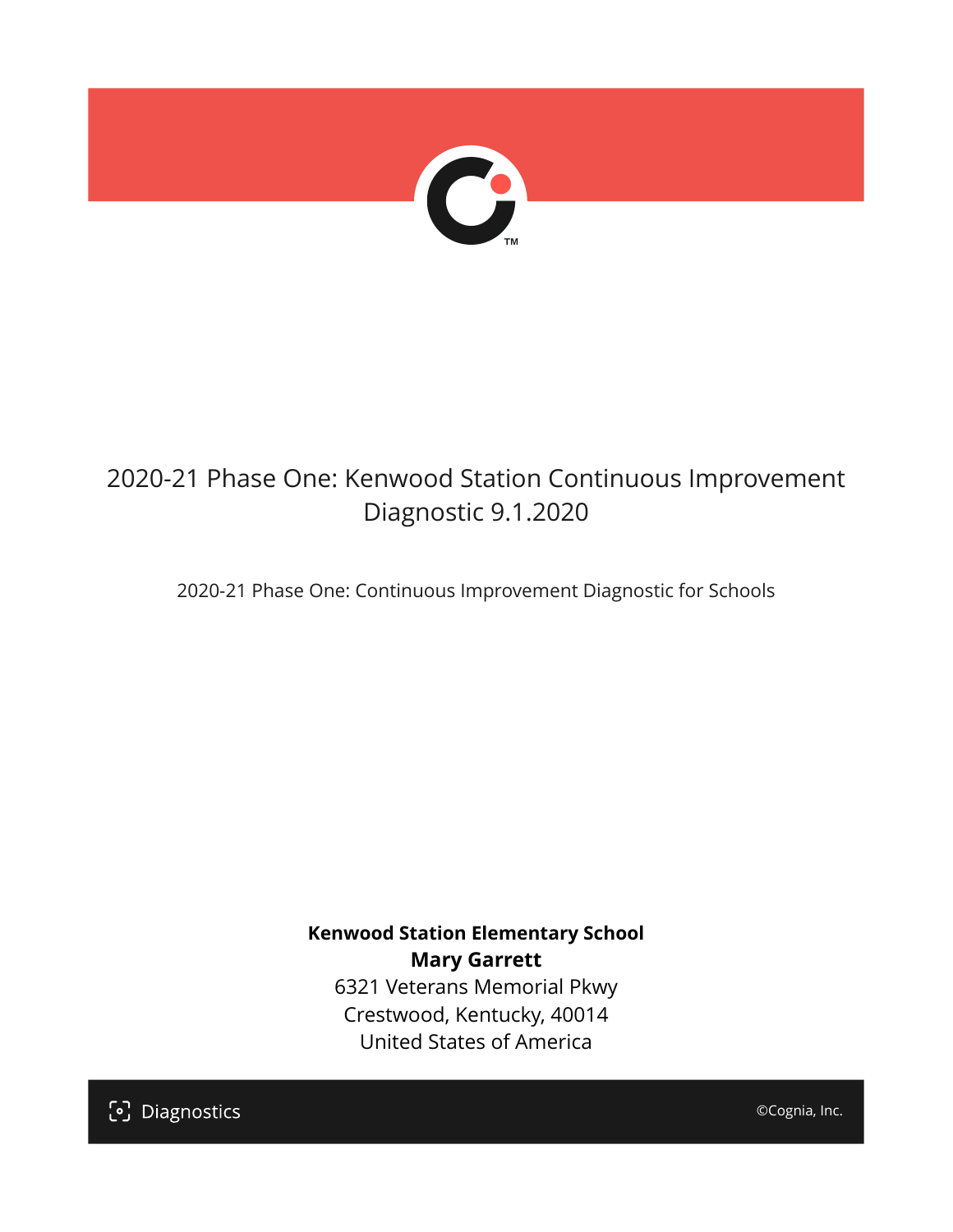2020-21 Phase One: Continuous Improvement Diagnostic for Schools - 2020-21 Phase One: Kenwood Station Continuous

Improvement Diagnostic 9.1.2020 - Generated on 01/12/2021

Kenwood Station Elementary School

### **Table of Contents**

| 2020-21 Phase One: Continuous Improvement Diagnostic for Schools |  |
|------------------------------------------------------------------|--|
|------------------------------------------------------------------|--|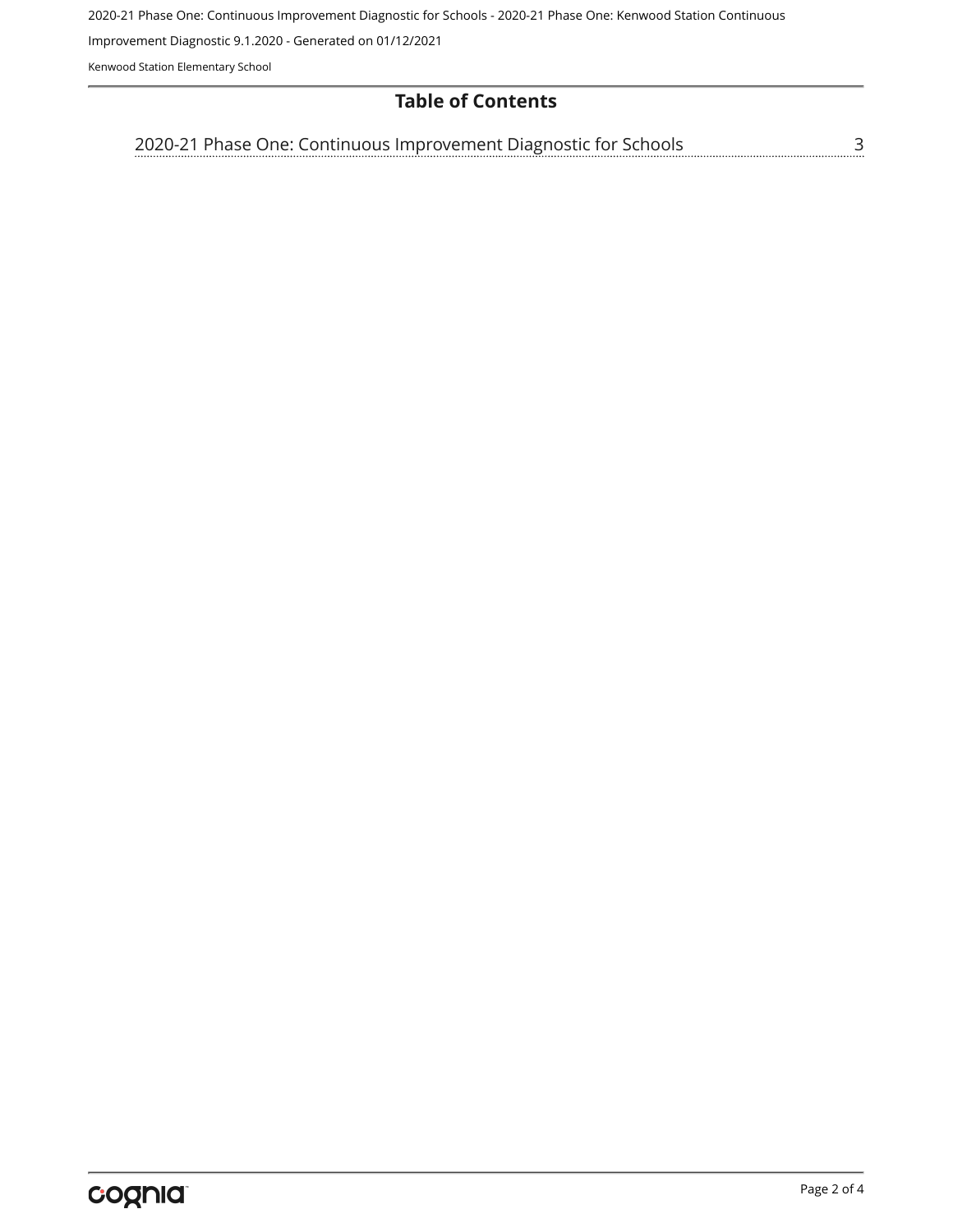2020-21 Phase One: Continuous Improvement Diagnostic for Schools - 2020-21 Phase One: Kenwood Station Continuous Improvement Diagnostic 9.1.2020 - Generated on 01/12/2021 Kenwood Station Elementary School

# <span id="page-2-0"></span>**2020-21 Phase One: Continuous Improvement Diagnostic for Schools**

. The **Comprehensive School Improvement Plan or CSIP** is defined as a *plan developed by the school council, or successor, and charter schools with the input of parents, faculty, and staff, based on a review of relevant data that includes targets, strategies, activities, and a time schedule to support student achievement and student growth, and to eliminate gaps among groups of students.*

The comprehensive school and district improvement plan process is outlined in 703 KAR 5:225. The requirements included in the administrative regulation are key components of the continuous improvement process in Kentucky and ultimately fulfillment of school, district, and state goals under the Kentucky State Plan as required by the Every Student Succeeds Act (ESSA).

While the regulation outlines a timeline for compliance purposes, the plan itself is a strategic and proven approach to improve processes and to ensure students achieve. The timeline for the school's 2020-21 diagnostics is as follows:

#### **Phase One: August 1 - October 1**

• Continuous Improvement Diagnostic for Schools

#### **Phase Two: October 1 - November 1**

- The Needs Assessment for Schools
- School Assurances
- School Safety Report

#### **Phase Three: November 1 - January 1**

- Comprehensive School Improvement Plan
- Executive Summary for Schools
- Closing the Achievement Gap Diagnostic for Schools
- Professional Development Plan for Schools

#### **Phase Four: January 1 - December 31**

• Progress Monitoring

## *As principal of the school, I hereby commit to implementing continuous improvement processes with fidelity to support student achievement and student growth and to eliminate achievement gaps among groups of students.*

Please enter your name and date below to certify.